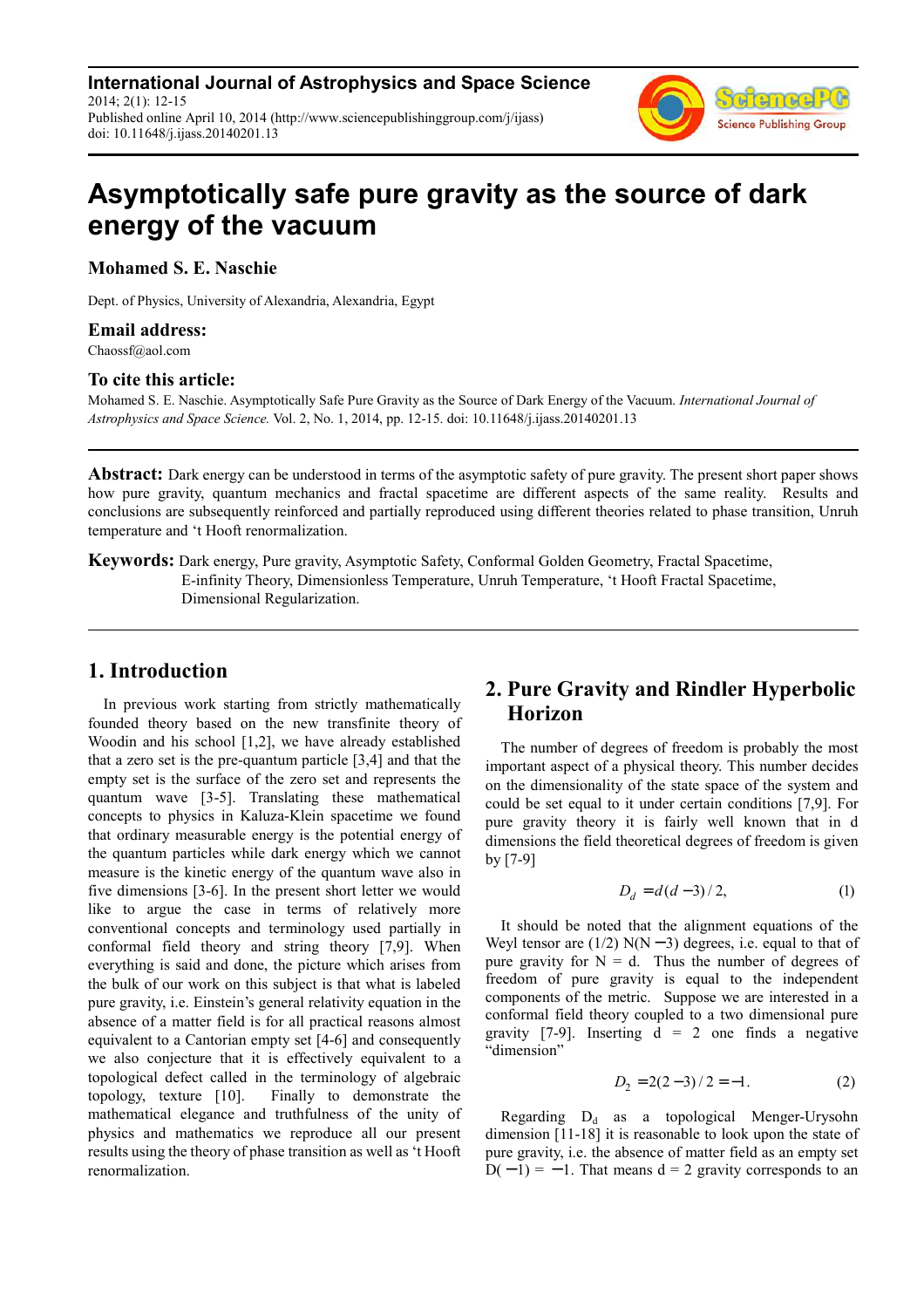empty set. An even more remarkable result comes out of looking at things in a way that if a matter field which we may add to obtain a massive gravity is coupled to our pure gravity then the "degrees of freedom" cancels out and we lose all the local degrees of freedom and end up with something resembling quantum mechanics. Said differently, we obtain a quantum pre-particle modeled with a zero set [3-6]. Thus while pure gravity in two dimensions is an empty set quantum wave, the combination of this empty set with a one dimensional matter field gives us the zero set quantum pre-particle because for  $d = 3 D_3 = 0$ . Remembering again that the Hausdorff dimension of the empty set "wave" is  $\phi^2$ where  $\phi = (\sqrt{5}-1)/2$  and the corresponding Hausdorff of the zero set is  $\phi$ , we can understand how the transfinite number  $\phi = 0.618033989$  entered into our calculations of the ordinary and the dark energy density via the Rindler wedge hyperbolic geometry of black hole-like horizon [17-19]. It is important to note that for  $d = 8$  we find  $D = 20$ , i.e. our degrees of freedom in this case is equal to  $R^{(4)}$  of the independent components of the Riemannian tensor in 4 dimensions [12-19].

# **3. From Nash Euclidean Embedding to the Fractal Geometry of Quantum Entanglement**

Let us demonstrate where the preceding deceptively elementary considerations can lead us to when we consider the question of smooth Euclidean embedding of all what we mentioned above. We start from Nash embedding of a compact quasi-manifold [15]. This is given by

$$
D(Nash) = \frac{n}{2}(3n + 11).
$$
 (3)

Setting  $d = n$  and equating the two quasi dimensions one finds

$$
\frac{n}{2}(3n+11) = n(n-3)/2.
$$
 (4)

That means

$$
N = -7.\t\t(5)
$$

This corresponds to a Hausdorff dimension equal to

$$
D_c^{(-7)} = \phi^{7+1} = \phi^8.
$$
 (6)

In turn  $\phi^8$  could be interpreted as a quantum probability of Hardy type entanglement

$$
P = \phi^{5} \phi^{3} = P(Hardy)P(vacuum) = \phi^{8} = \frac{1}{47 - \phi^{8}} = d_{c}^{(-7)} \tag{7}
$$

Thus as a byproduct of our analysis the paramount importance of quantum entanglement due to zero measure

fractals as well as golden mean fat fractals is amply demonstrated [12-20].

### **4. Conformal Golden Mean Geometry and Asymptotic Safety**

Now it is time to consider the question of asymptotic safety. It is an obvious and almost trivial fact that fractal spacetime is intrinsically asymptotically safe and there is no place there for ultraviolet catastrophe because the renormalization  $1/0 = 1$  is the very basis of the topological unit interval physics used in E-infinity theory. To demonstrate yet again how powerful the intrinsic golden mean binary renormalization is, we give in detail the following derivation of Sommerfield's inverse fine structure constant  $\bar{\alpha}_0$  [16,17]. In a set theoretical sense we can prove that zero is equal to one in our unit interval and this will lead to  $\overline{\alpha}_o$  = 137.08203393  $\approx$  137. We start from the conformal weight (CW) equation corresponding to a random golden mean fractal geometry [21,22]:

$$
(CW) = \phi + \phi^3 + \phi^4 + (\phi^{\infty} = 0).
$$
 (8)

Inversing and renormalizing one finds [17]

$$
(CW) = (1/\phi) + (1/\phi)^3 + (1/\phi)^4 + (1/0 = 1) = \overline{\alpha_0} / 10.
$$
 (9)

Thus taking ten copies of  $(\overline{\mathrm{CW}})$  we end with [21,22]

$$
(10)\overline{(CW)} = (10)(\overline{\alpha_0})/10 = (1/\phi)(60) + 30 + 9 + 1 = 137.0820393
$$
 (10)

where  $\overline{\alpha}_1 = 60$ ,  $\overline{\alpha}_2 = 30$ ,  $\overline{\alpha}_3 = 9$ ,  $\overline{\alpha}_4 = 1$ . The integer part for  $\bar{\alpha}_o$  is easily written as

$$
\overline{\alpha_0}(\text{integer}) = (2)^7 + (2)^3 + (2)^0 = 137. \tag{11}
$$

On the other hand we know that the P-Adic expansion of 137 to the basis 2 is precisely the P-Adic norm [23]

$$
\left\| \overline{\alpha} = 137 \right\|_2 = \overline{\alpha_Q} = 1 \tag{12}
$$

as shown previously in a somewhat different way in the following three remarkable transformations [17,23]

$$
\frac{1}{\phi^{\infty}} = \frac{1}{0} \leftarrow \frac{r}{s} \rightarrow \frac{1}{\phi_0} = \frac{1}{1} = 1,
$$
 (13)

$$
10 \to \overline{\alpha_0} \tag{14}
$$

$$
1 \to \overline{\alpha_0} / 10. \tag{15}
$$

From equation (7) to the conclusion that ordinary energy density and dark energy density are an mc2 multiple of  $d_c^{(-6)}/2 = \phi^5/2$  and  $1 - (\phi^5/2) = 5 \phi^2/2$  respectively is only a trivial distance. More details regarding the above transformation are given in [12,48]. In conclusion we may summarize the essence of what we said in one sentence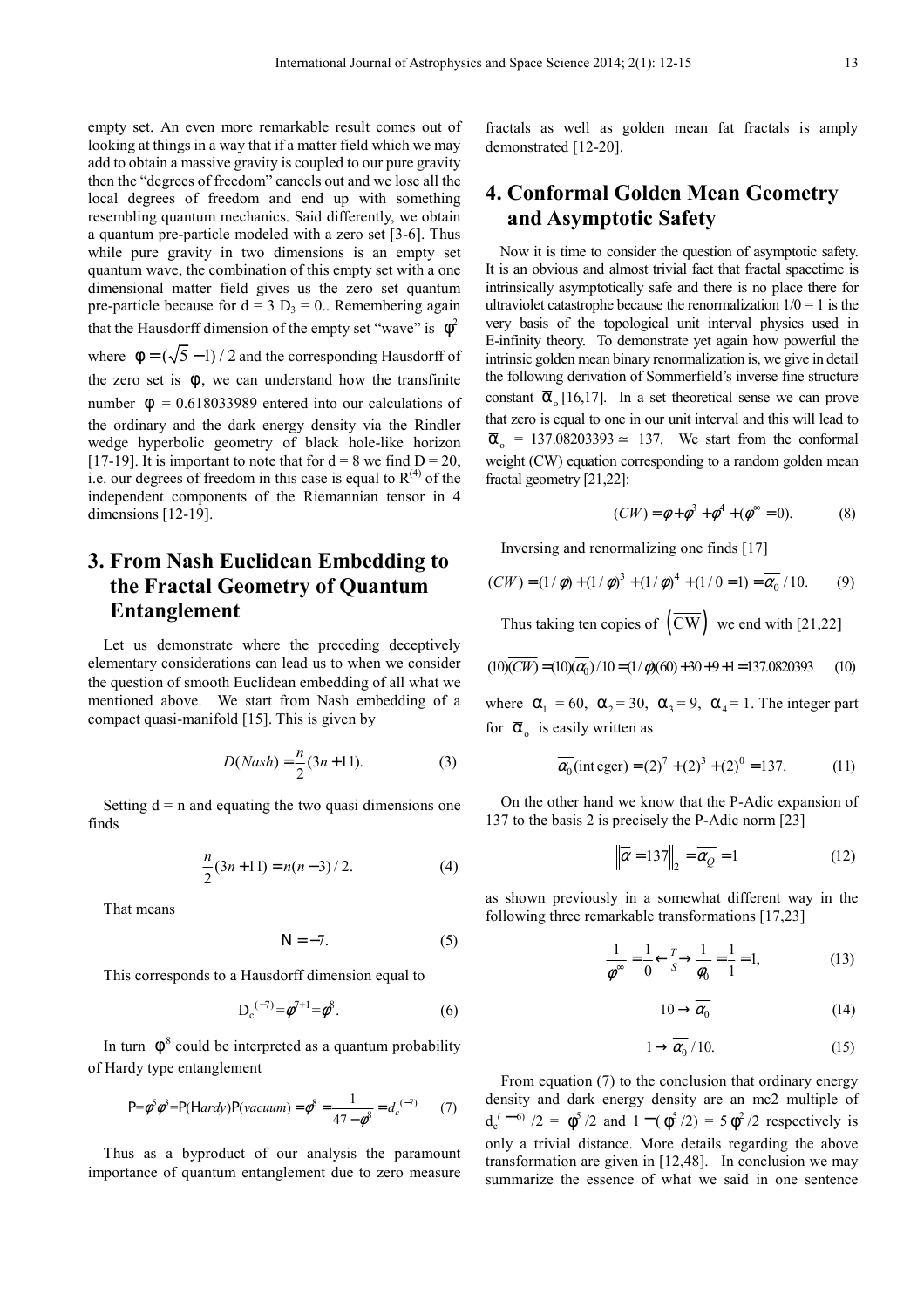which stands in sharp contrast to L. Kronecker: "God created the golden mean transfinite numbers and everything else is the work of man." [24-27]

# **5. Critical Dimensionless Temperature and Dark Energy**

The preceding results and conclusion could not only be reinforced but virtually reproduced using the theory of Ising phase transition [29-31] and a quasi-fractal version of Borel resummation which was not known to 't Hooft at the time when he, as a post graduate student, discovered that Borel ingenious method [28,29] of summing divergent series could be used to prove the renormalizability of Yang-Mills theory [32]. In fact it is not particularly difficult to show that the critical dimensionless temperature for one space and one time dimension is almost equal to the golden mean [28]. This proximity is due to numerical rounding errors inherent in the basic model which on removing, clearly shows that the critical temperature is exactly equal to  $\phi$  as shown long ago by several authors including the present author in the related context [29]. With this fundamental result at hand, we see that the Unruh dimensionless temperature follows from the quantum entanglement of a single quantum, i.e. "Cantorian" particle as  $T(Unruh) = \phi^4$  while for two quantum particles we find the famous result of Hardy, namely  $P = \phi^5$  [14-20]. Such is the power of mathematical reasons that what appears to be physically completely different fields are in fact one and the same reality albeit a higher reality than the naïve reality. The unreal effectiveness and power of E-infinity theory stems from being anchored in n-categoric theory and Grothendieck K-theory which in effect says that in an inclusive spacetime theory the speed of light, the critical temperature and the Hausdorff dimension of a random Cantor set are all equal φ [21,30]. An inclusive spacetime theory is the opposite of the traditional exclusive theories. In our inclusive theory spacetime is both open and closed, i.e. topologically clopen. It is finite and infinite, i.e. a Poincaré-Beltrami hyperbolic projection which is the reality of the compactified Klein-Penrose fractal tiling with its golden mean φ proportionality [21,31]. In fact in our universe we can give a finite value to diverging expressions via the fractal Borel resummation method. We can go even further and claim that our universe is not only both flat and curved but also static and expanding and all depends on how deep we probe the ultra reality and from which position and view point we look upon it. Our E-infinity K-theory is not simply super symmetric but rather ultra symmetric unifying the opposite in almost the same sense of Hegel's Dialectic and his coincidencia-opposotorium [19-32].

# **6. 't Hooft Fractal Spacetime and the Cantorian Spacetime Theory**

In the preceding section we alluded to 't Hooft

dimensional regularization theory [32] and its intimate connection to our Cantorian spacetime [32]. In fact dimensional regularization implies Cantorian fractal spacetime. The fundamental equation of 't Hooft  $D = 4 - \varepsilon$ and  $\epsilon \rightarrow 0$  determines the exact dark energy density by simply not letting  $\varepsilon$  become zero but a very small quantity instead equal to twice that of Hardy's quantum entanglement and then divide by 4. That means for  $\varepsilon = 2\phi^5 = k$  one finds E(dark) equal 95.5%. The same philosophy could be extended to a fractal Kaluza-Klein space and one finds E(dark) percentage of 95.5% equal to the ratio of  $D = 5$  to  $D(f \text{ractal}) = 5 + \phi^3 = 5.236067977.$ 

Finally we note that we could reach all these conclusions using yet again another view point due to Wheeler's boundary of a boundary principle and its extension to the no boundary proposal by Hartle and Hawking but this will be given in a future publication.

#### **7. Conclusion**

Gravity and quantum mechanics are united in the true real vacuum represented by the zero set and the empty set of Cantorian-fractal spacetime [5]. The richness of the pure gravity of Einstein's equation led the way to an asymptotically safe theory in a transfinite setting. The final result is a deeper understanding of dark energy and transfinite-fractal numbers as reality [12-27]. One of the main aims of the present work was to demonstrate not only the unity of physics but also that of physics and mathematics. To this end we reconsidered and reproduced the main results and conclusions using completely different theories due to Wilson, Unruh, 't Hooft and others.

#### **References**

- [1] W. Woodin, Strong axioms of infinity and the search for V. In Proceedings of the Int. Congress of Mathemetics, Hyderabad 2010, Vol. 1. Plenary lectures and ceremonies. Editor Rajendra |Bhatia, Hidustan Book Co., New Delhi, 2010, pp. 504-530.
- [2] R. Elwes, Ultimate Logic. New Scientist, 30 July 2011, pp. 30-33.
- [3] M.S. El Naschie, A resolution of cosmic dark energy via a quantum entanglement relativity theory. J. Quantum Info. Sci., 3(1), 2013, pp. 23-26.
- [4] M.S. El Naschie, The fractal geometric origin of quantum mechanics from Hardy's quantum entanglement. Journal of E-infinity & Complexity Theory in High Energy Phys. & Eng., 1(1), 2011, pp. 1-7.
- [5] M.S. El Naschie, Topological-geometrical and physical interpretation of the dark energy of the cosmos as a 'halo' energy of the Schrödinger quantum wave. J. Modern Phys., 4(5), 2013, pp. 591-596.
- [6] M.S. El Naschie, Dark energy from Kaluza-Klein space time and Noether's theorem via Lagrangian multiplier method. J. of Mod. Phys., Vol. 4, No. 6, 2013, pp. 757-760.